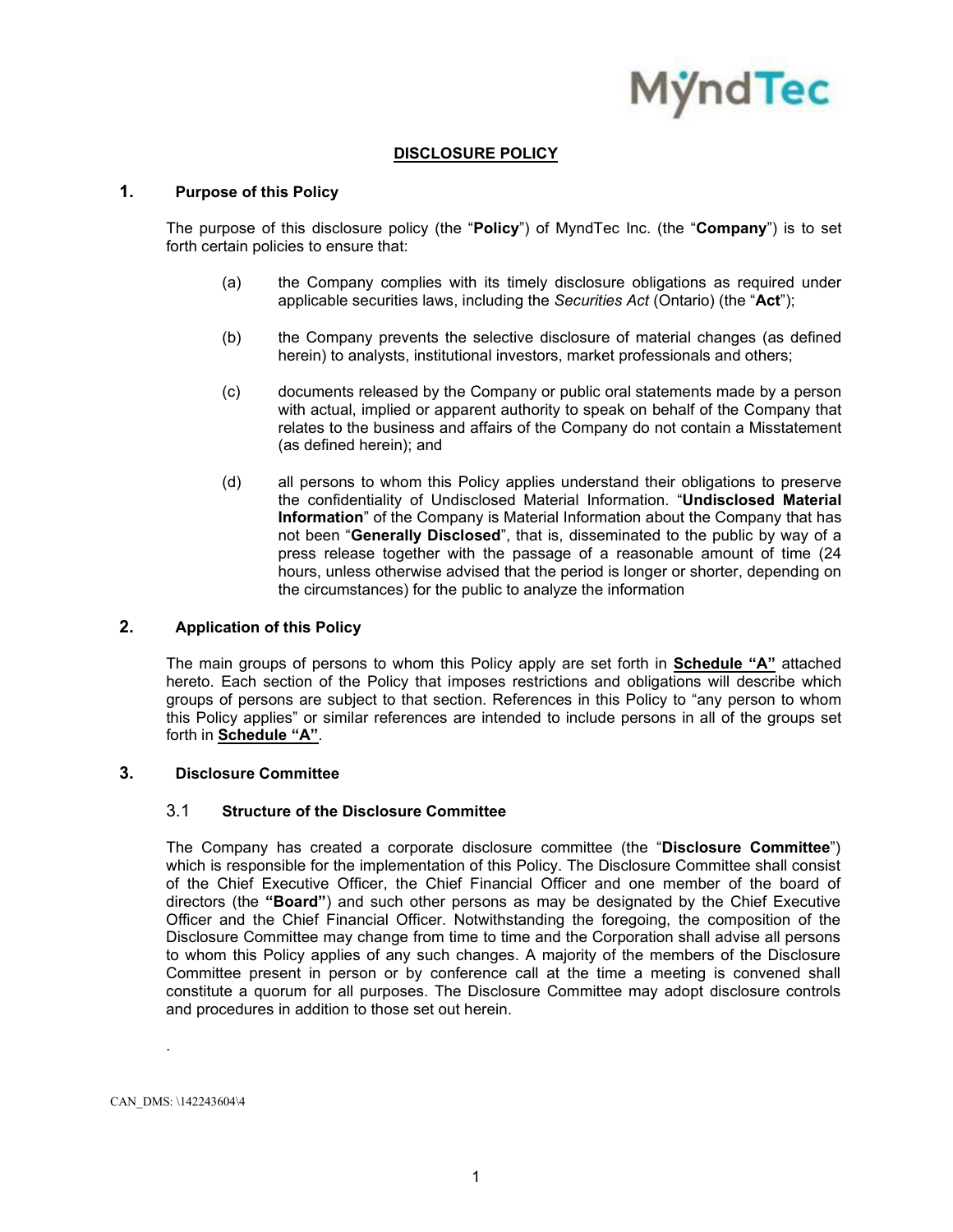## 3.2 **Responsibilities of the Disclosure Committee**

The Disclosure Committee shall have the responsibility to:

- (a) evaluate the necessity of making public disclosures;
- (b) review and approve, before they are Generally Disclosed (as defined herein), each Document (as defined herein) to assess the quality of the disclosures made in the Document including, but not limited to, whether the Document is accurate and complete in all material respects;
- (c) review and approve the guidelines and procedures to be distributed to appropriate management and other Company personnel designed to gather the information required to be disclosed in Core Documents (as defined herein);
- (d) establish timelines for the preparation of Core Documents, which timelines shall include critical dates and deadlines during the disclosure process relating to the preparation of drafts, the circulation of drafts to appropriate Company personnel, the Company's independent auditors, and the Audit Committee of the Company, the receipt of comments and the review of the comments by the Audit Committee. Such timetables should allow for circulation of draft Core Documents to the Chief Executive Officer, the Chief Financial Officer, the Audit Committee of the Company and the Board sufficiently in advance of the applicable filing deadline in order to enable such persons to review carefully the filing and discuss any questions and comments related thereto;
- (e) make determinations about whether:
	- (i) a Material Change has occurred;
	- (ii) selective disclosure has been or might be made; or
	- (iii) a Misstatement has been made;
- (f) oversee the design and implementation of this Policy and the Company's "disclosure controls and procedures," which are defined as controls and procedures that are designed to ensure that information required to be disclosed by the Company in its Core Documents is recorded, processed, summarized and reported within the specified time periods;
- (g) periodically evaluate the effectiveness of the Company's disclosure controls and procedures, particularly prior to the filing of each Core Document, and assist the Chief Executive Officer and the Chief Financial Officer with their evaluation of the effectiveness of such disclosure controls and procedures. The Disclosure Committee's evaluation shall include but not be limited to assessing the adequacy of the controls and procedures in place to ensure that material information required to be disclosed in the Company's Core Documents is being recorded, processed, summarized and reported;
- (h) make recommendations to the Chief Executive Officer and the Chief Financial Officer with respect to the disclosures to be contained in Core Documents to be filed by the Company;
- (i) in its discretion, conduct interim evaluations of the Company's disclosure controls and procedures in the event of significant changes in securities regulatory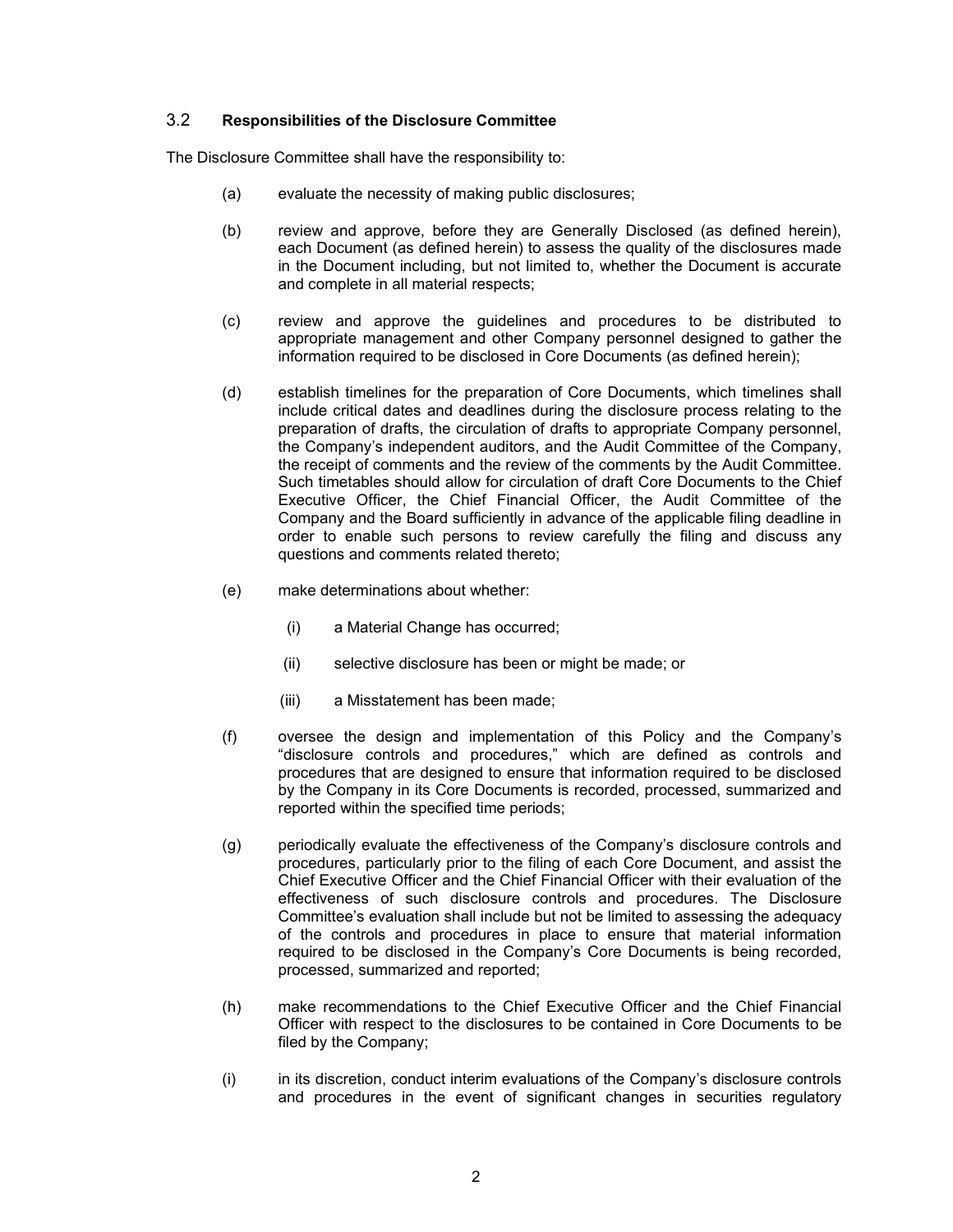requirements, Canadian GAAP or International Financial Reporting Standards, as applicable, legal, or other regulatory policies, or stock exchange requirements, or if it otherwise considers such evaluations appropriate;

- (j) educate the Directors, Officers, Employees and Contractors (as such terms are defined herein) about the matters contemplated by this Policy;
- (k) monitor the effectiveness of, and compliance with, this Policy and report to the Board of the Company on the operation of this Policy, or to the Chief Executive Officer and the Chief Financial Officer in the case of the effectiveness of the disclosure controls and procedures and the Disclosure Committee's assessment of the quality of the disclosures made in Documents, and recommend any necessary changes to this Policy;
- (l) annually review and reassess the adequacy of this Policy and, if necessary, recommend any proposed changes to the Chief Executive Officer and the Chief Financial Officer for approval such that it complies with changing requirements and best practices;
- (m) accumulate information which may be required to be reported upon or disclosed and communicated to the executive officers of the Company to allow the Company to meet its disclosure obligations on a timely basis; and
- (n) report to the Chief Executive Officer and the Chief Financial Officer prior to such officers executing any certifications related to the Company's Core Documents setting out the evaluation, findings and conclusions of the Disclosure Committee regarding the effectiveness of the Company's disclosure controls and procedures and the Disclosure Committee's assessment of the quality of the disclosures made in the Company's Core Documents.

#### 3.3 **Meetings of the Disclosure Committee**

The Disclosure Committee shall meet informally as circumstances dictate and minutes of such meetings shall be maintained, if applicable. Any member of the Disclosure Committee may call a meeting of the Disclosure Committee, with or without notice as circumstances dictate, to consider any matter within the mandate of the Disclosure Committee. Unless otherwise set out in this Policy, or as established by the Disclosure Committee from time to time, all of the rules of procedure with respect to meetings and other activities of the Board shall apply to the Disclosure Committee.

#### 3.4 **Consulting Outside Advisors**

The Disclosure Committee may consult with the Company's legal counsel and other appropriate expert advisors as it considers necessary in connection with this Policy.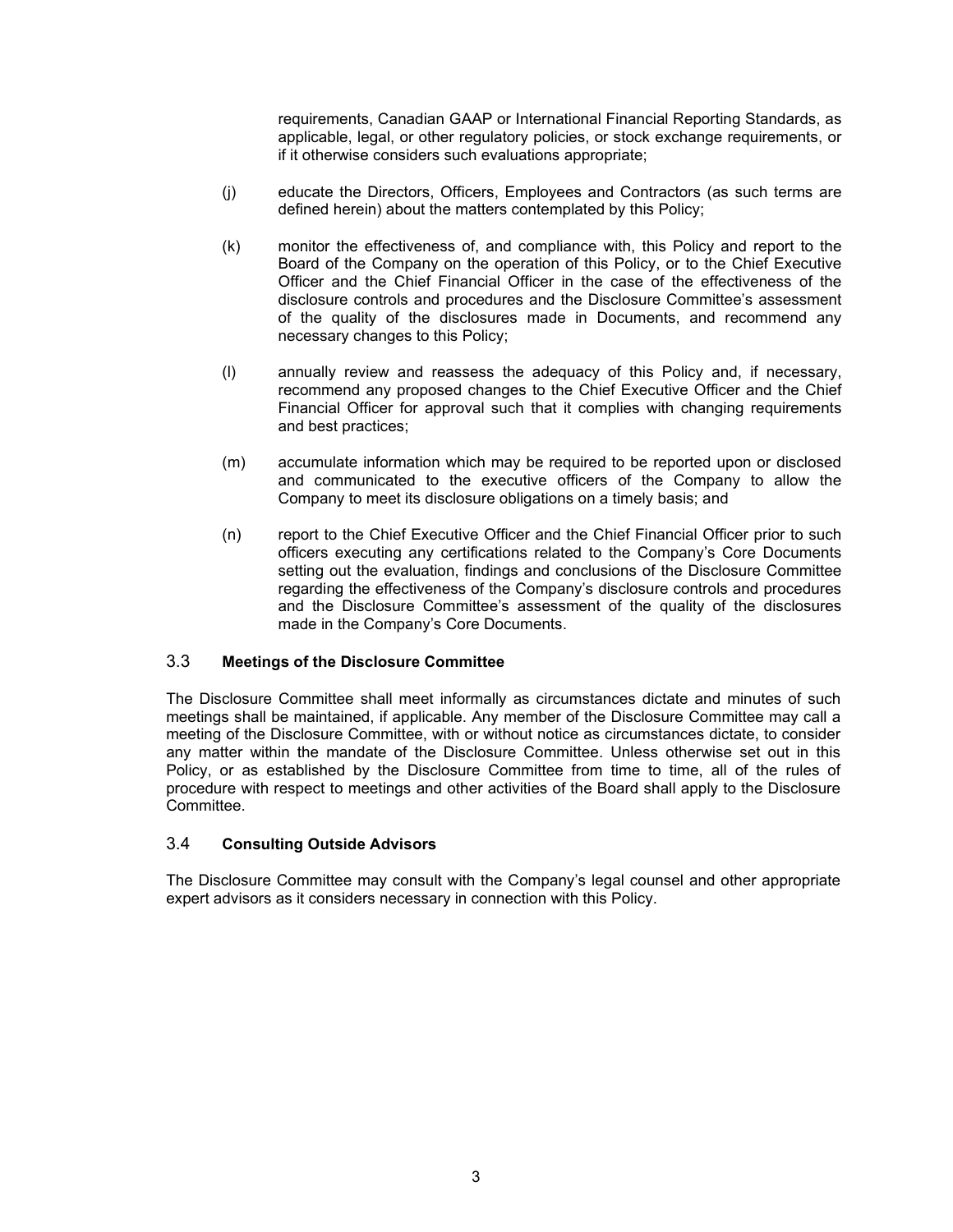## **4. Individuals Who Are Authorized to Speak on Behalf of the Company**

4.1 Unless otherwise authorized by the Disclosure Committee, only the members of the Disclosure Committee are authorized to make public oral statements, initiate contacts with analysts, the media and investors. However, the individuals ("**Spokespersons**") listed below (but only these individuals) are authorized to respond to analysts, the media and investors on behalf of the Company and only with respect to the areas noted opposite their respective positions. These spokespersons should direct questions with respect of matters on which the Company provides guidance to information published by the Company. The list may be changed by the Disclosure Committee from time to time.

| Spokesperson                                 | Area                                                                               |
|----------------------------------------------|------------------------------------------------------------------------------------|
| [Chairman of the Board]                      | All Areas                                                                          |
| [President & Chief Executive<br>Officer]     | All Areas                                                                          |
| [Chief Financial Officer]                    | All Areas                                                                          |
| <b>Investor Relations</b><br>representative] | May speak on behalf of the Company at the<br>direction of the Disclosure Committee |

4.2 Any person (other than Spokesperson) to whom this Policy applies who is approached by the media, an analyst, investor or any other member of the public to comment on the business and affairs of the Company, must refer all inquiries to the Chief Executive Officer and must immediately notify the Chief Executive Officer and the Board that the approach was made.

## **5. Procedures Regarding the Preparation and Release of Documents**

- 5.1 The procedures in this section apply to all Directors, Officers, Employees and Contractors.
- 5.2 A "**Document**" means any public written communication, including a communication prepared and transmitted in electronic form (hereinafter referred to as a "**Document**"):
	- (a) that is required to be filed with the Ontario Securities Commission (the "**OSC**"), any other securities regulatory authority in Canada, on the System for Electronic Document Analysis and Retrieval ("**SEDAR**") web site at www.sedar.com or otherwise;
	- (b) that is not required to be filed with the OSC or on the SEDAR web site but is so filed;
	- (c) that is filed or required to be filed with a government or an agency of a government under applicable law or with any stock exchange or similar institution under its bylaws, rules or regulations; or
	- (d) the content of which would reasonably be expected to effect the market price or value of the securities of the Company.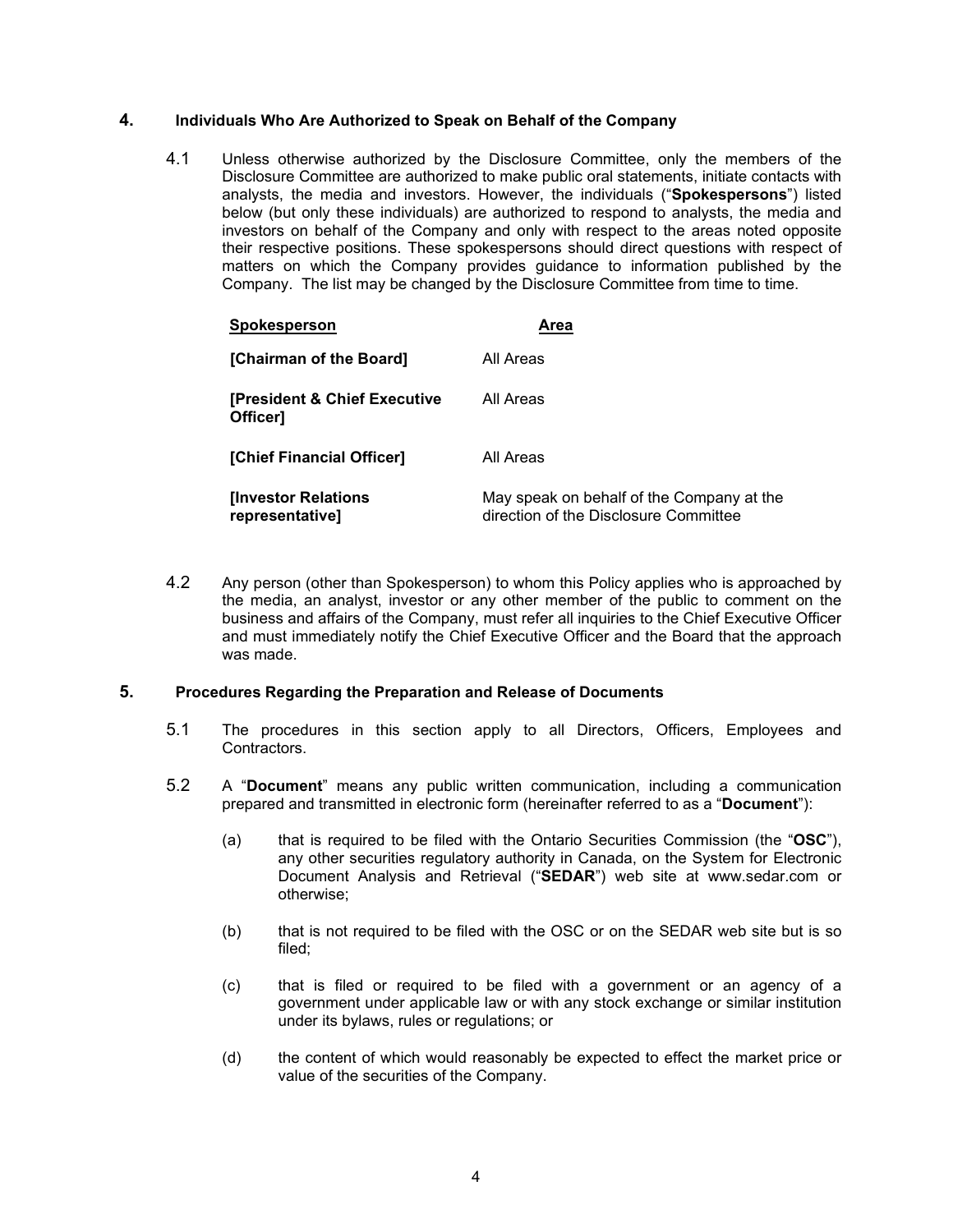#### 5.3 A "**Misstatement**" means:

- (a) an untrue statement of a material fact (as defined herein); or
- (b) an omission to state a material fact that is required to be stated or that is necessary to make a statement not misleading in the circumstances in which it is made.
- 5.4 The Act distinguishes between "core documents" and "non-core documents".

For the purpose of this Policy, the following documents are "**Core Documents**":

- prospectuses;
- take-over bid circulars:
- issuer bid circulars:
- directors' circulars;
- rights offering circulars;
- management's discussion and analysis ("**MD&A**");
- annual information forms:
- information circulars;
- annual financial statements:
- interim financial statements; and
- material change reports.
- 5.5 Prior to the time that any Document is to be released to the public, filed with the OSC, any other securities regulatory authority in Canada, or filed on SEDAR, the following procedures must be observed:
	- (a) the Document must be prepared in consultation with, and be reviewed by, personnel in all applicable internal departments of the Company, and input from external experts and advisors should be obtained as necessary;
	- (b) any Core Document must be reviewed and approved by the Disclosure Committee;
	- (c) any press release which contains Undisclosed Material Information or any material change report must be reviewed and approved by the Chief Executive Officer, the Chief Financial Officer and at least one other member of the Disclosure Committee;
	- (d) any press release which does not contain Undisclosed Material Information must be reviewed and approved by the Chief Executive Officer or the Chief Financial Officer and at least one other member of the Disclosure Committee;
	- (e) in the event a report, statement or opinion of any expert is included or summarized in a Document, the written consent of the expert to the use of the report, statement or opinion or extract thereof and the specific form of disclosure shall be obtained. In addition, the Disclosure Committee must be satisfied that:
		- (i) there are no reasonable grounds to believe that there is a misrepresentation in the part of the Document made on the authority of the expert; and
		- (ii) the applicable part of the Document fairly represents the expert report, statement or opinion.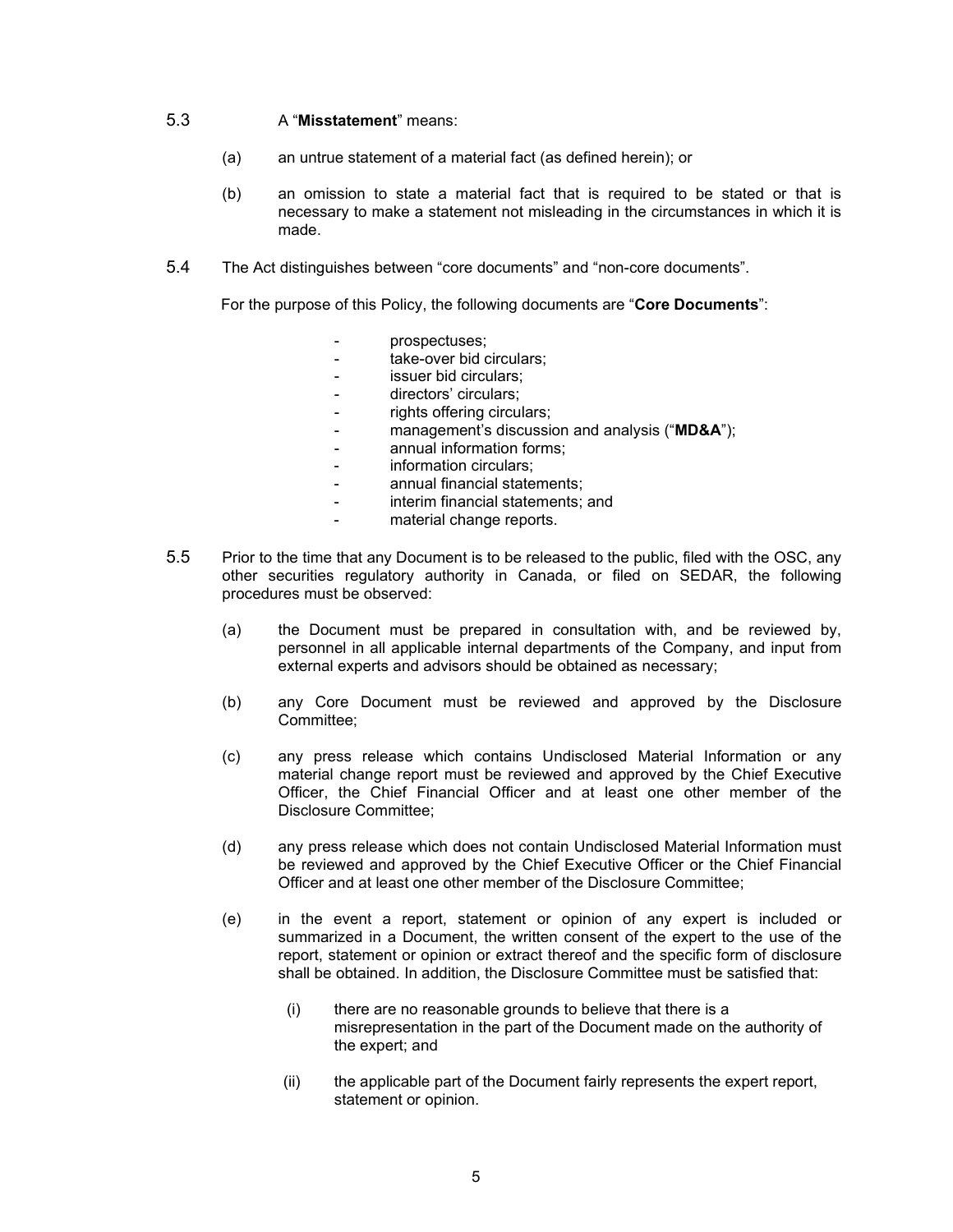- (f) Core Documents must be provided to the Directors sufficiently in advance of the time they are to be filed or released to allow the Directors to review and comment on such documents. It is recognized that the requirement to make prompt disclosure of Material Changes by way of press releases may make it difficult to have certain press releases and material change reports reviewed by the Directors; and
- (g) in the case of interim financial statements, annual financial statements and interim and annual MD&A, such documents must be reviewed and approved by the Audit Committee of the Company in accordance with the Audit Committee Charter following approval of the Disclosure Committee and prior to submission to the Board as a whole.
- 5.6 In the event that a Document contains any Forward-Looking Information (as defined herein) this information must be specifically identified as such and the following additional disclosure shall be provided in written form proximate to each place in the Document where the Forward-Looking Information appears:
	- (a) reasonable cautionary language identifying the Forward-Looking Information as such;
	- (b) identifying the material factors that could cause actual results to differ materially from expected results from a conclusion, forecast or projection in the Forward-Looking Information; and
	- (c) a statement of the material factors or assumptions that were applied in the Forward-Looking Information.
- 5.7 "**Forward-Looking Information**" means all disclosure regarding possible events, conditions or results (including future-oriented financial information with respect to prospective results of operations, a prospective financial position or prospective changes in financial position that is based on assumptions about future economic conditions and courses of action) that is presented as either a forecast or a projection. An example would be the discussion of trends and prospects for the Company in its MD&A.

#### **6. Procedures Regarding Public Oral Statements**

- 6.1 The procedures in this section apply to all Directors, Officers, Employees, Contractors and Spokespersons and any other person with actual or implied authority to make a public oral statement.
- 6.2 A "**public oral statement**" is any oral statement made in circumstances in which a reasonable person would believe that information contained in the statement will become generally disclosed. Examples include speeches, presentations, news conferences, interviews and discussions with analysts where the Company's business and affairs, prospects or financial condition is discussed. The following procedures should be observed in respect of any public oral statements made by or on behalf of the Company:
	- (a) such public oral statements should be made only by the Spokespersons authorized by this Policy to make public oral statements on behalf of the Company;
	- (b) any public oral statement referring to a statement, report or opinion of an expert in whole or in part must have the prior written consent of said expert prior to a Spokesperson making a public oral statement related thereto;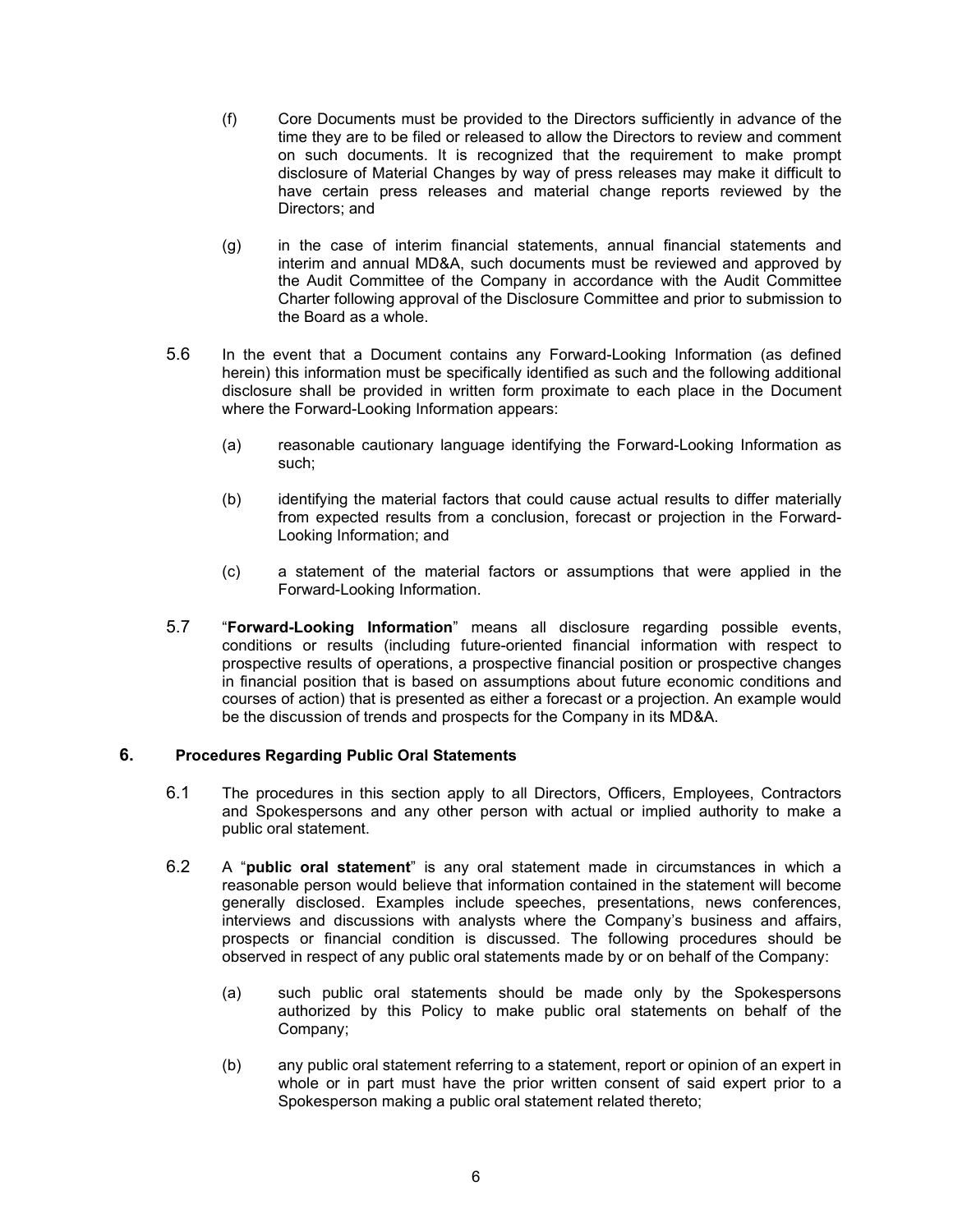- (c) the Spokespersons must ensure that any public oral statements on behalf of the Company do not contain a misrepresentation and comply with **Section 11** (Avoiding Selective Disclosure) and **Section 5.6** (Forward-Looking Information) of this Policy;
- (d) a transcript or electronic recording of all speeches, interviews and other public oral statements made by any Spokesperson shall be made and furnished to the executive officer in charge of legal matters immediately following the making of such public oral statement; and
- (e) the applicable persons described above shall review the transcript and/or electronic recording of each public oral statement made by or on behalf of the Company to ensure that the public oral statement does not contain a misrepresentation. If such public oral statements are found to contain a misrepresentation, the person shall advise the Disclosure Committee and the Company shall immediately issue a correcting press release.
- 6.3 Where a public oral statement contains Forward-Looking Information, the Spokesperson must, prior to making such a public oral statement make the following cautionary statement indicating that the public oral statement contains Forward-Looking Information;

"Some of my commentary may contain forward-looking information, therefore, you are cautioned that MyndTec's actual results could differ materially from my conclusions, forecasts or projections. I refer you to the section entitled "Risk Factors" in our most recent **[name appropriate public disclosure document]** available on SEDAR which sets out certain material factors that could cause actual results to differ."

#### **7. Disclosure Controls and Procedures**

The following disclosure controls and procedures of the Company have been reasonably designed to ensure that information required to be disclosed is recorded, processed, summarized and reported on a timely basis:

- (a) The Disclosure Committee shall assign responsibility to the appropriate individuals to draft the required disclosures in the material public disclosures of the Company and shall develop a timeline to ensure the drafting and review is conducted in a timely manner.
- (b) The Disclosure Committee shall review new developments, key risks and business challenges or areas of concern for special attention during the drafting process.
- (c) All personnel who are requested to have direct input into the preparation of Core Documents will be provided with instructions and such other additional information as they may require to ensure that they are familiar with the Company's obligations, the importance of compliant and accurate disclosure and the reliance which is being placed upon them.
- (d) The Disclosure Committee shall meet as many times as may be necessary to review the draft, consider all comments raised by members of the Disclosure Committee and other reviewers. Concerns will be addressed with outside counsel and the independent auditors, as necessary.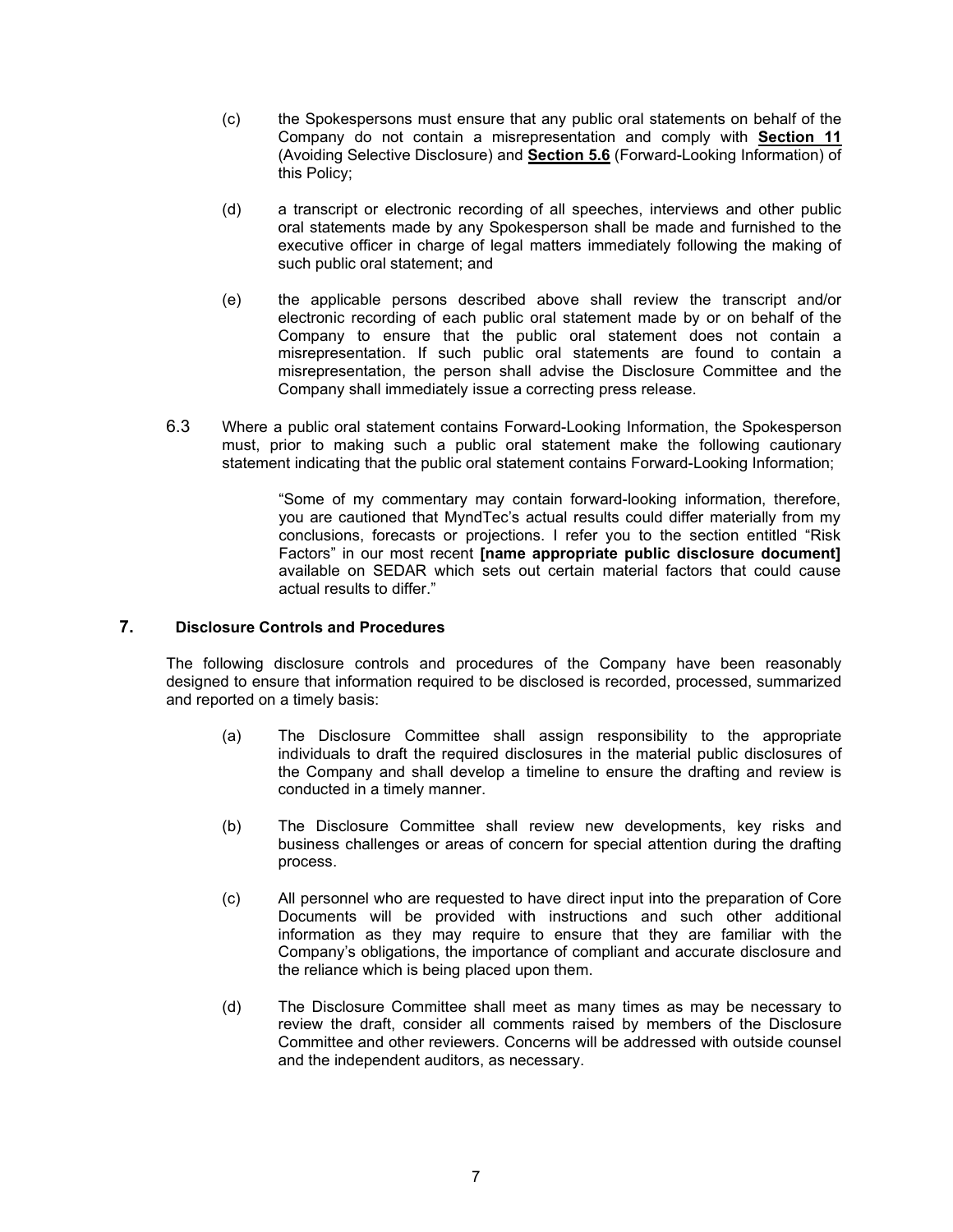(e) Where it considers it necessary or advisable, the Disclosure Committee will have portions of Core Documents reviewed by another knowledgeable person.

## **8. Timely Disclosure of Material Information**

- 8.1 "**Material information**" consists of both "**material facts**" and "**material changes**". A "**material fact**" means a fact that significantly affects, or would reasonably be expected to have a significant effect on, the market price or value of the securities of the Company. A "**material change**" means a change in the business, operations or capital of the Company that would reasonably be expected to have a significant effect on the market price or value of any of the securities of the Company and includes a decision to implement such a change if such a decision is made by the Board or by senior management of the Company who believe that confirmation of the decision by the Board is probable.
- 8.2 Any person to whom this Policy applies who becomes aware of information that has the possibility of being Material Information must immediately disclose that information to the Chief Executive Officer or the Chief Financial Officer and the Chief Executive Officer or Chief Financial Officer shall advise the Disclosure Committee. **Schedule "B"** attached hereto lists examples of Material Information.
- 8.3 Upon the occurrence of any change that may constitute a material change in respect of the Company or upon the Disclosure Committee, the Disclosure Committee, in consultation with such other advisors as it may consider necessary, shall:
	- (a) consider whether the event constitutes a material change;
	- (b) if it does constitute a material change, prepare a press release and a material change report describing the material change as required under applicable laws;
	- (c) determine whether a reasonable basis exists for filing the material change report on a confidential basis. In general, filings will not be made on a confidential basis although, in exceptional circumstances (such as disclosure related to a potential acquisition), confidential disclosure may be appropriate;
	- (d) to the extent practicable, circulate the draft press release and material change report to the members of the Board and senior management together, if applicable, with the recommendation that it be filed on a confidential basis;
	- (e) if applicable, following approval by the Disclosure Committee, file the material change report on a confidential basis and when the basis for confidentiality ceases to exist, and the event remains material, issue a press release and file a material change report in compliance with applicable securities laws, including the Act. During the period of time while a confidential material change has not been publicly disclosed, the Company shall not release a document or make a public oral statement that, due to the undisclosed material change, contains a misrepresentation.
- 8.4 Press releases disclosing Material Information will be transmitted to the Canadian Securities Exchange, relevant regulatory bodies and major news wire services that disseminate financial news to the financial press. Press releases must be pre-cleared by IIROC if issued during trading hours.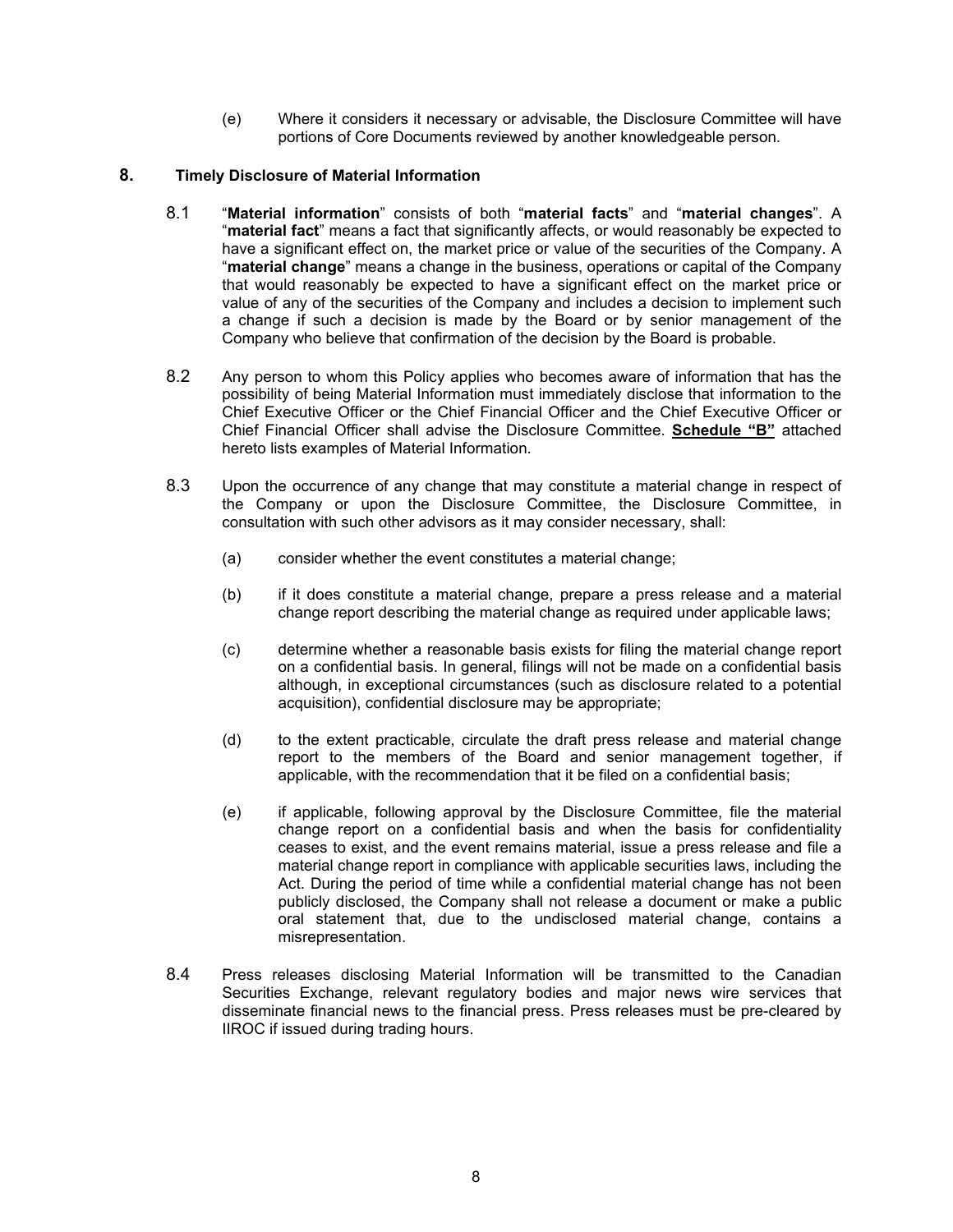## **9. Internet Chat Rooms and Bulletin Boards**

9.1 Directors, Officers, Employees and Contractors must not discuss or post any information relating to the Company or any of its subsidiaries or trading in securities of the Company in Internet chat rooms, newsgroups or bulletin boards.

# **10. Rumours**

The Company shall not comment, affirmatively or negatively, on rumours. This also applies to rumours on the Internet. Spokespersons will respond consistently to those rumours, saying "It is our policy not to comment on market rumours or speculation." If the CSE or a securities regulatory authority requests that the Company make a statement in response to a market rumour, the Disclosure Committee will consider the matter and make a recommendation to the Chief Executive Officer as to the nature and context of any response.

## **11. Avoiding Selective Disclosure**

- 11.1 When participating in shareholder meetings, news conferences, analysts' conferences and private meetings with analysts or institutional investors, Spokespersons must only disclose information that either: (1) is not Material Information; or (2) is Material Information but has previously been Generally Disclosed. For greater certainty, acceptable topics of discussion include the Company's business prospects (subject to the provisions of this Policy), the business environment, management's philosophy and longterm strategy. Any selective disclosure of Undisclosed Material Information, including Earnings Guidance, is not permitted.
- 11.2 To protect against selective disclosure, the procedures outlined in **Section 6** (Procedures Regarding Public Oral Statements) of this Policy should be followed.
- 11.3 If Material Information that has not been Generally Disclosed is inadvertently disclosed, the Company shall contact the parties to whom the Material Information was disclosed and inform them: (a) that the information is Undisclosed Material Information; and (b) of their legal obligations with respect to the Material Information.

#### **12. Analyst Reports**

12.1 When reviewing analysts' reports, comments of Directors, Officers, Employees and Contractors must be limited to identifying factual information that has been Generally Disclosed that may affect an analyst's model and pointing out inaccuracies or omissions with respect to factual information that has been Generally Disclosed.

Any comments must contain a disclaimer that the report was reviewed for factual accuracy only. No comfort or guidance shall be expressed on the analysts' earnings models or earnings estimates and no attempt shall be made to influence an analyst's opinion or conclusion.

- 12.2 Analysts' reports shall not be posted on or linked from the Company's website.
- 12.3 The Company may from time to time give Earnings Guidance or any other Forward-Looking Information through voluntary disclosure by way of a press release, provided that the cautionary language described in **Section 5.6** of this Policy accompanies the information.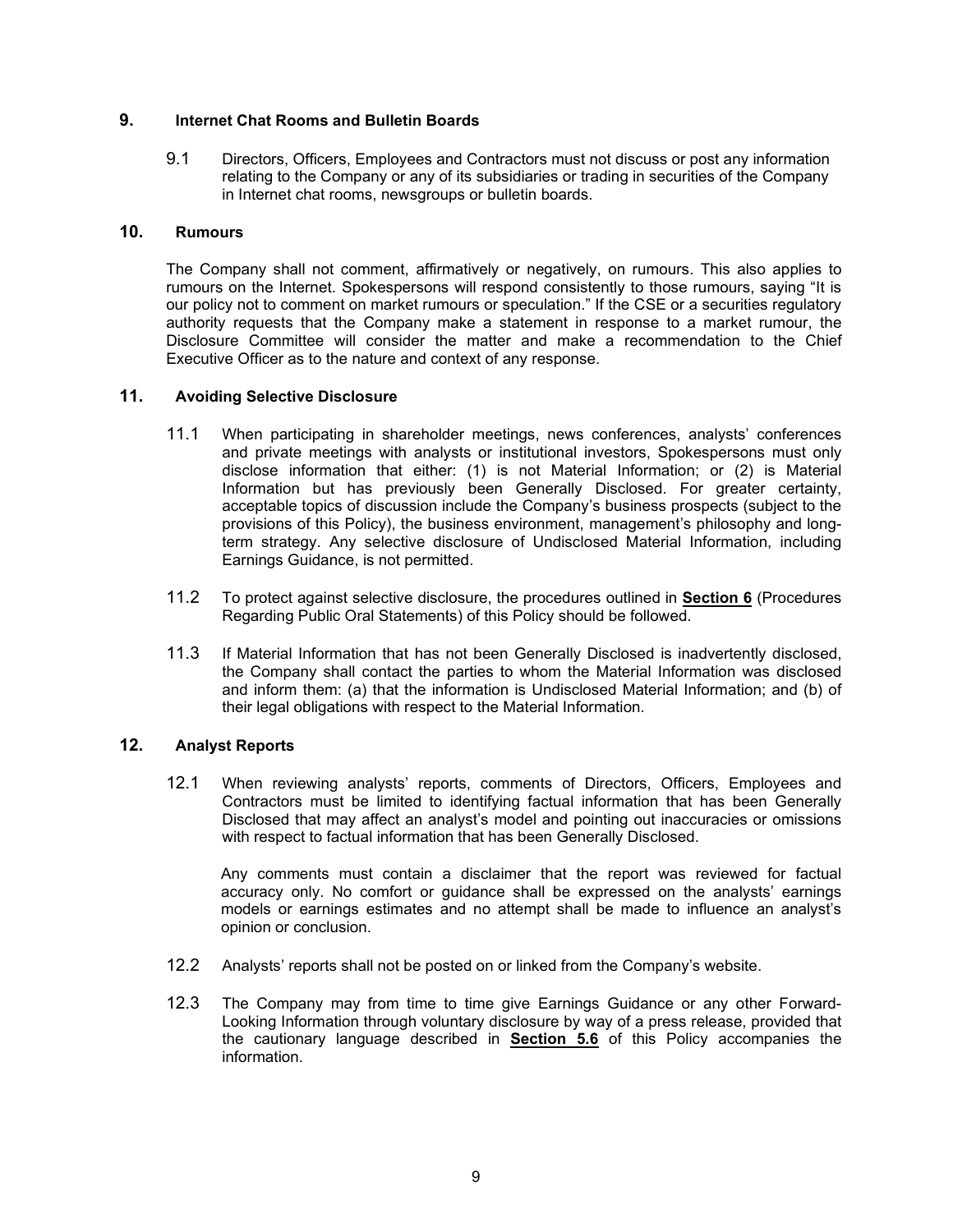### **Schedule "A"**

## **Individuals and Entities to Whom This Policy Applies**

"**Contractors**" means independent contractors (who are engaged in an employee-like capacity) of the Company or any of its subsidiaries;

"**Directors**" means directors of the Company;

"**Employees**" means full-time, part-time, contract or secondment employees of the Company or any of its subsidiaries;

#### "**Insiders**" means:

- (1) Directors or Senior Officers of the Company;
- (2) persons who beneficially own, directly or indirectly, more than 10% of the voting securities of the Company or who exercise control or direction over more than 10% of the votes attached to the voting securities of the Company ("10% Shareholders");
- (3) directors or Senior Officers of a subsidiary of the Company; or
- (4) directors or Senior Officers of 10% Shareholders;

"**Officers**" means officers of the Company or any of its subsidiaries;

#### "**Persons in a Special Relationship with the Company**" means:

- (1) Directors, Officers, Employees and Contractors;
- (2) 10% Shareholders;
- (3) directors, officers, employees and contractors of 10% Shareholders;
- (4) members of an operating or advisory committee of the Company or any of its subsidiaries;
- (5) directors, officers, partners and employees of a Company that is engaging in any business or professional activity with the Company or any of its subsidiaries and who routinely comes into contact with Material Information;
- (6) persons or companies that learned of Material Information with respect to the Company from a person or Company described in (1) through (5) of this definition and knew or ought reasonably to have known that the other person or Company was in such a special relationship; and
- (7) spouses, live-in partners or relatives of any of the individuals referred to in (1) through (6) who reside in the same household as that individual; and

## "**Senior Officers**" means:

(1) the chair or a vice-chair of the Board or any of its subsidiaries, the President, Chief Executive Officer, Chief Financial Officer, Chief Operating Officer, an Executive Vice-President, a Vice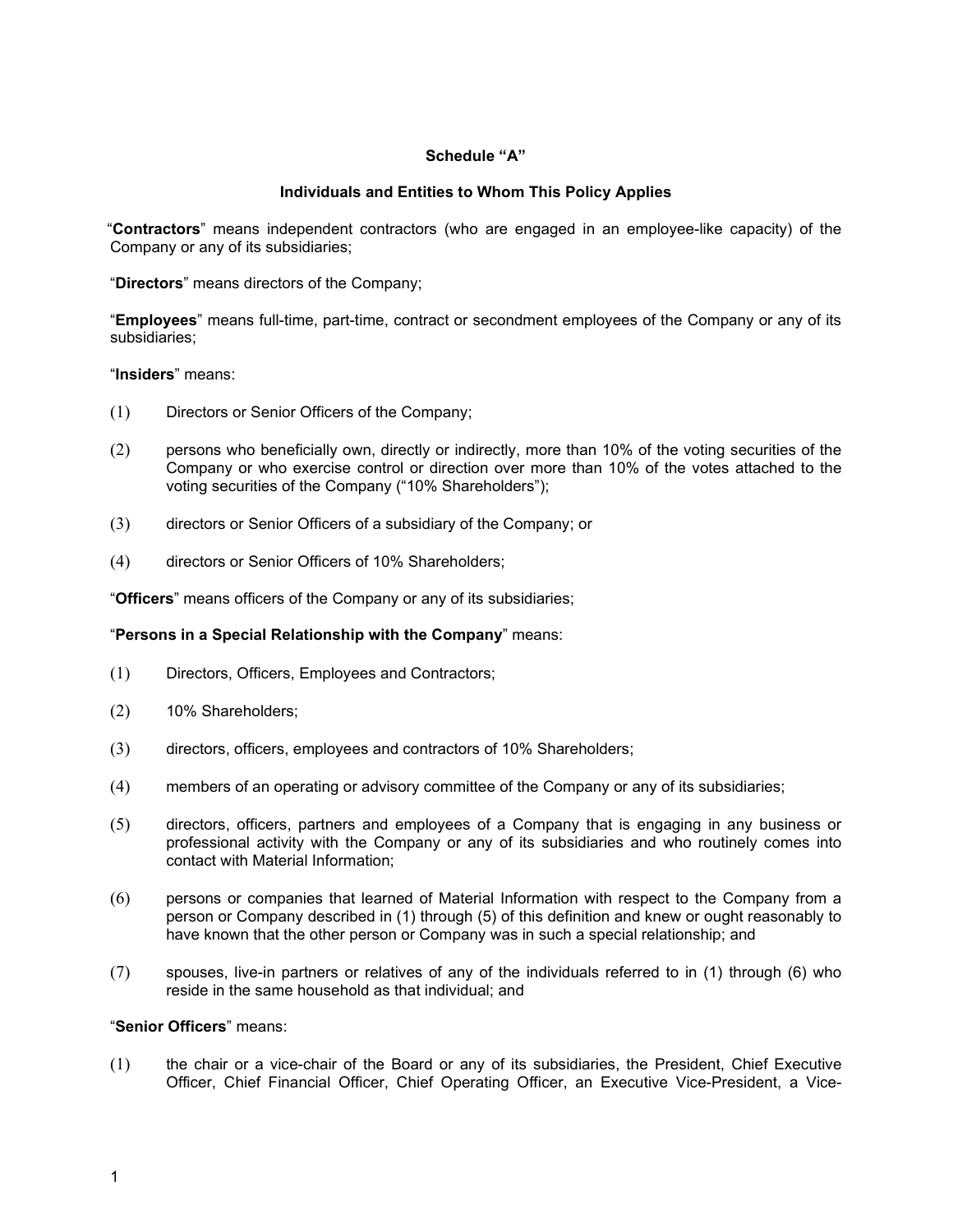President, the Corporate Secretary, the Assistant Corporate Secretary, the Controller, the Treasurer or the General Manager of the Company or any of its subsidiaries or any of their operating divisions; or

(2) any other individual who performs functions for the Company or any of its subsidiaries similar to those normally performed by an individual occupying any of the offices listed in (1) above.

A Company is considered to be a "**Subsidiary**" of another Company if it is controlled by (1) that other Company, (2) that other and one or more companies, each of which is controlled by that other, or (3) two or more companies, each of which is controlled by that other; or it is a subsidiary of a Company that is that other's subsidiary. In general, a Company will control another Company when the first Company owns more than 50% of the outstanding voting securities of that other Company.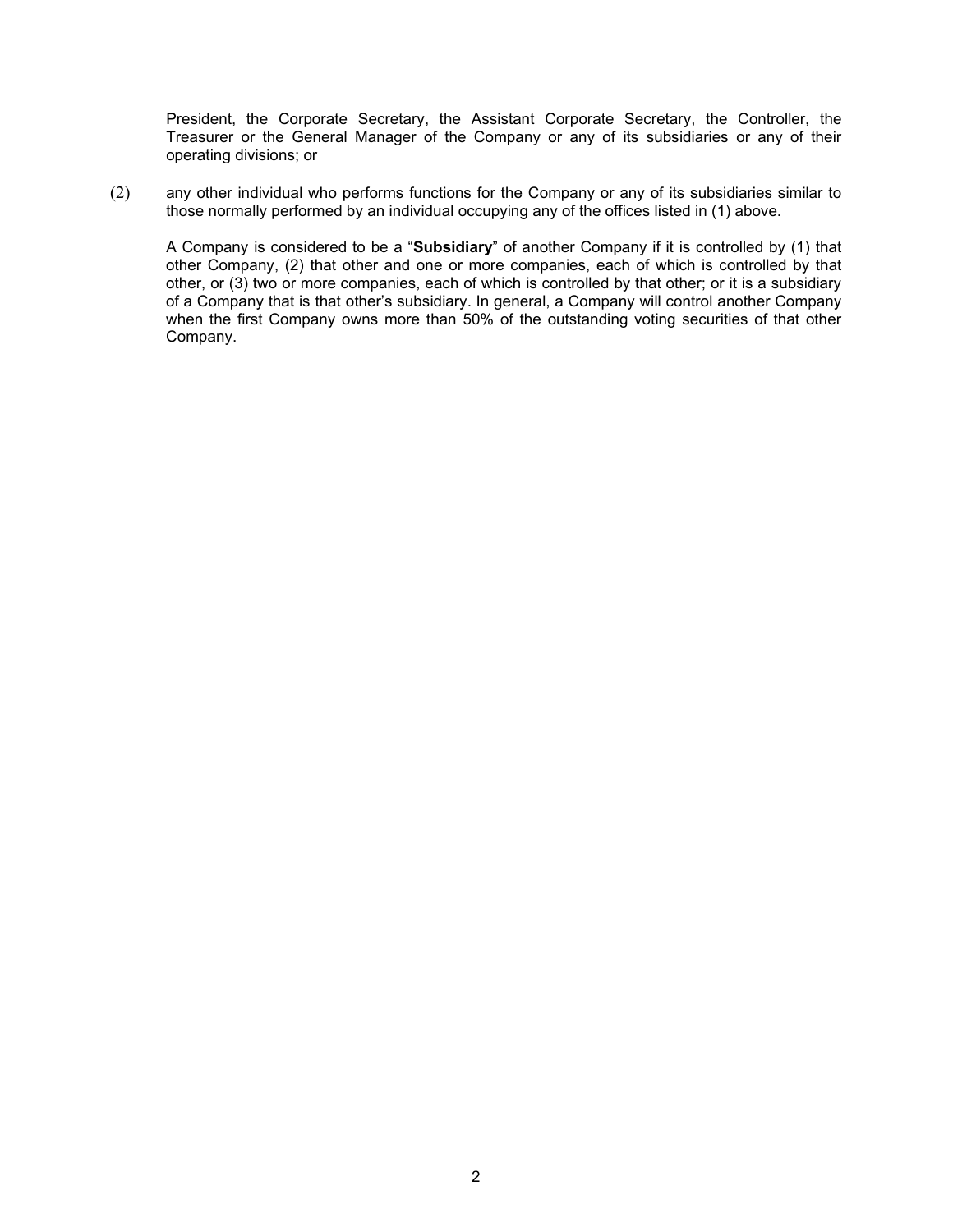# **Schedule "B"**

## **Examples of Information That May Be Material**

(Based on National Policy 51-201)

### **Changes in corporate structure**

- changes in share ownership that may affect control of the Company
- changes in corporate structure such as reorganizations, amalgamations, or mergers
- take-over bids, issuer bids, or insider bids

## **Changes in capital structure**

- the public or private sale of additional securities
- planned repurchases or redemptions of securities
- planned splits of common shares or offerings of warrants or rights to buy shares
- any share consolidation, share exchange, or stock dividend
- changes in a Company's dividend payments or policies
- the possible initiation of a proxy fight
- material modifications to the rights of security holders

## **Changes in financial results**

- a significant increase or decrease in near-term earnings prospects
- unexpected changes in the financial results for any period
- shifts in financial circumstances, such as cash flow reductions, major asset write-offs or write-downs
- changes in the value or composition of the Company's assets
- any material change in the Company's accounting policies

## **Changes in business and operations**

- any development that affects the Company's resources, technology, products or markets
- a significant change in capital investment plans or corporate objectives
- major labour disputes or disputes with major contractors or suppliers
- significant new contracts, products, patents, or services or significant losses of contracts or business
- significant discoveries by resource companies
- changes to the Board or executive management, including the departure of the Company's Chairman, CEO, CFO, COO (or persons in equivalent positions)
- the commencement of, or developments in, material legal proceedings or regulatory matters
- waivers of corporate ethics and conduct rules for officers, directors, and other key employees
- any notice that reliance on a prior audit is no longer permissible
- de-listing of the Company's securities or their movement from one quotation system or exchange to another

#### **Acquisitions and dispositions**

- significant acquisitions or dispositions of assets, property or joint venture interests
- acquisitions of other companies, including a take-over bid for, or merger with, another Company

#### **Changes in credit arrangements**

the borrowing or lending of a significant amount of money